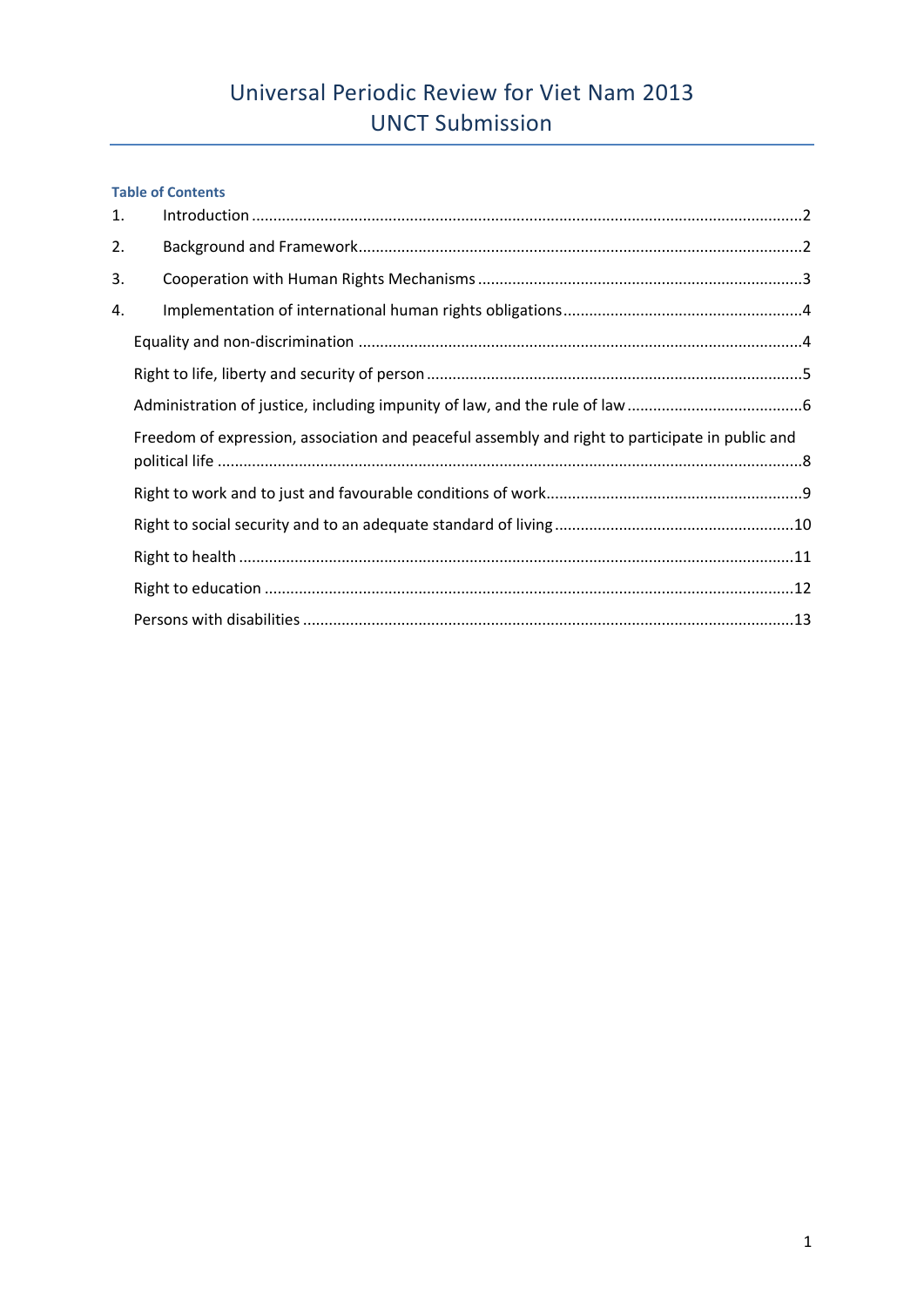### **1. Introduction**

.

During the Universal Periodic Review (UPR) in 2009 Viet Nam received and accepted 93 recommendations. Since that time, the Government has been making efforts in putting in place follow-up mechanisms in order to progress on implementing the commitments made at the review. Set against the UPR recommendations Viet Nam has accepted in 2009, this report will place its focus on analysing to what extent Viet Nam has been able to progress since 2009, while reflecting the UN's priorities, as set out in the human rights based One Plan 2012 – 2016.

# **2. Background and Framework**

### Scope of international obligations

Since Viet Nam's last UPR in 2009, no further core human rights treaty has been signed or ratified by Viet Nam. 1

### Constitutional and legislative framework

The promotion and protection of human rights is enshrined in the Vietnamese Constitution, which guarantees basic rights and freedoms. The current Constitution, promulgated in 1992 and revised in 2001, is in the process of revision following a National Assembly decision that it is inconsistent with the realities of the country's socio-economic and political development context.<sup>2</sup> During the amendment process public consultations supported by a National Assembly resolution, have allowed for comments to be made on all thematic areas including on human rights provisions. $34$ 

The unprecedented role given to civil society, the media and others by the Constitutional Amendment Drafting Committee in the consultation process is well recognised. The opportunity to share remarks and comments with the Drafting Committee as part of the consultation process was also extended to the UN Country Team, who emphasised the need for the Constitution to express the State's duty to promote and protect human rights, the supremacy of international law and the general need for alignment with international human rights norms and standards.<sup>5</sup> A key concern of the UNCT is to what extent public debates will be reflected in the amended Constitution and to what extent the newly proposed mechanisms for constitutional protection<sup>6</sup> - if adopted - can guarantee effective remedies for human rights violations.

### Institutional and human rights infrastructure and policy measures

Viet Nam has established a Human Rights Steering Committee, which brings together representatives from several line-ministries and sectors. Chaired by the Minister of Foreign Affairs and supported by the Standing Office of the Committee, located within the Ministry of Public Security, the Committee is mainly responsible for coordinating human rights activities at ministerial level.

The Ministry leading the overall human rights portfolio is the Ministry of Foreign Affairs (MOFA). The Ministry assumes the prime responsibility for the conclusion, accession and implementation of all treaties that are concluded or acceded to in the name of the State, including human rights treaties. MOFA therefore plays a key role in following up on national and international human rights obligations, while working in close cooperation with other ministries. MOFA also assumes key responsibilities in coordinating the follow up to UPR

<sup>&</sup>lt;sup>1</sup>A full overview of instruments signed or ratified can be found in Annex 1. Viet Nam's treaty reporting status can be found in Annex 2.

<sup>&</sup>lt;sup>2</sup> Submission no. 11/TTr-UBTVQH13 by the National Assembly's Standing Committee to the National Assembly on the realisation of the direction on amending the 1992 Constitution (2 August 2011).

 $3$  Comments can be made until Autumn 2013, before the National Assembly's 6<sup>th</sup> session in October-November 2013. Vietnamese are not asked to vote on the draft in a referendum.

<sup>4</sup> Resolution no. 38/2012/QH13, approved by the National Assembly on 23 November 2012, on the public consultation of the draft Constitutional amendments.

<sup>5</sup> The UN Country Team's full set of comments submitted to the Drafting Committee, are available at: www.un.org.vn

<sup>&</sup>lt;sup>6</sup> Article 120 of the draft amendments of January 2 2013 provides for the establishment of a Constitutional Council with power to review the constitutionality of laws and regulations. However, the current draft amendments contain an option not to establish this body, leaving the Constitution with no effective mechanism for enforcement, interpretation or remedy, as at present. (While the current Constitution provides for its own interpretation by the Standing Committee of the National Assembly, that body has in fact never issued any interpretation of any provision, despite a number of petitions from citizens requesting it to do so, and there is no procedural mechanism provided by which it could do so.)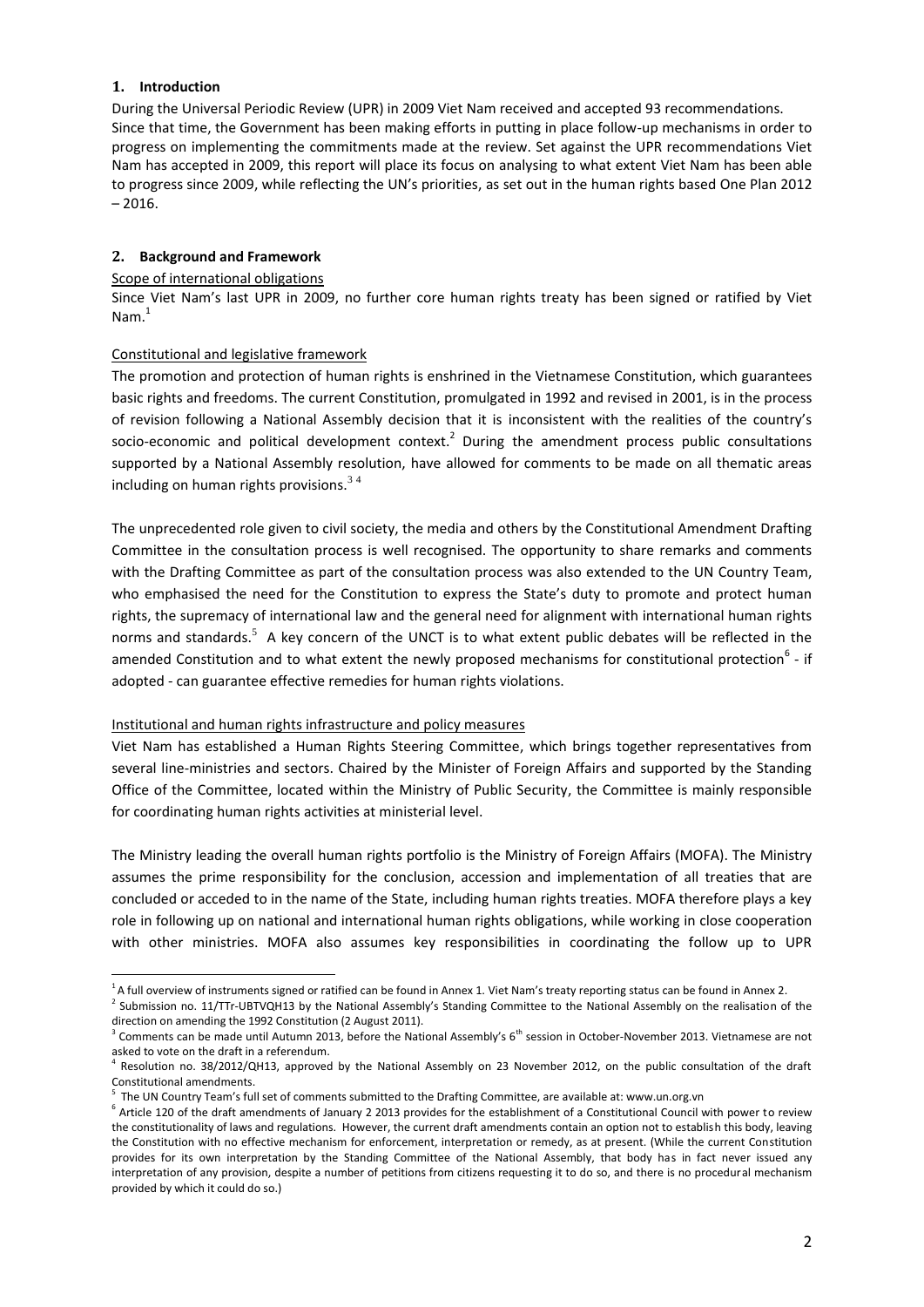recommendations and supports the preparation of Viet Nam's national UPR report and related voluntary commitments. Until recently MOFA has also carried the main responsibility for drafting and compiling Viet Nam's reports to human rights treaty bodies. However, there is now a strong tendency to 'decentralise' human rights reporting and to share this responsibility with other line-ministries.

The overarching Social Economic Development Strategy of 2011-2020, a key national document, identifies human rights as a cross cutting issue to be mainstreamed into all national development priorities and activities. Many ministries have also passed strategies that provide the framework for developing national policies in fields relevant to human rights. Such strategies include: the National Strategy on Gender Equality for 2011-2020, the Viet Nam Family Development Strategy 2020 with a vision 2030 (2012), the National Plan of Action on Prevention and Combating Trafficking Crime, the Legal System Development Strategy to 2010 with a Vision to 2020, the Judicial Reform Strategy for the Period until 2020, the Education Development Strategic Plan 2011-2020, the National Strategy on Climate Change until 2050 (2012), the National Green Growth Strategy (2012), and the National Strategy on HIV/AIDS Prevention and Control (2012). Although numerous development and policy frameworks exist, a national review process or mechanism is needed to ensure that all upcoming national strategies and laws are in full conformity with international human rights commitments, obligations and standards.

An independent national human rights mechanism, or National Human Rights Institution (NHRI), so far does not exist. However, the Government has been looking at the option of establishing a NHRI and the different modalities and options that exist around the world.<sup>7</sup> Establishing a NHRI in accordance with the Paris Principles, although rejected as a recommendation at the UPR in 2009, remains an issue the Government is nevertheless considering.

### **3. Cooperation with Human Rights Mechanisms**

1

Since the last UPR in 2009 and since accepting the recommendation to enhance the cooperation with UN Special Procedures, Viet Nam has intensified its cooperation with human rights mechanisms and extended five invitations to Special Rapporteurs: the Independent Expert on the effects of foreign debt and other related international financial obligations of States on the full enjoyment of human rights, particularly economic, social and cultural rights; the Independent Expert on the question of human rights and extreme poverty; the Independent Expert on minority issues; the Special Rapporteur on the right of everyone to the enjoyment of the highest attainable standard of physical and mental health and the Special Rapporteur on the right to education. The first four have already concluded their mission to Viet Nam in 2010 and 2011.

Viet Nam is engaging with regional human rights mechanisms through the ASEAN Intergovernmental Commission on Human Rights (AICHR) established in 2009, and supported the development of the ASEAN Declaration on Human Rights, which was adopted in 2012. Furthermore, Viet Nam chaired AICHR in 2010.

At international level a key ambition of Viet Nam is to join the UN Human Rights Council and make greater contributions to the efforts of the Council and the international community to promote and protect human rights.<sup>8</sup> In this regard Viet Nam is advancing its aim for a deeper integration into the international human rights community whilst also reacting to comments received during the 2009 UPR, when members asked Viet Nam to participate actively in international cooperation to encourage and protect economic, social and cultural rights and to share positive experiences with other countries.  $^{9}$ 

 $^7$  As part of the cooperation between MOFA and UNDP on human rights, a comparative study was compiled at the request of the Government, which draws out different models of NHRI's around the globe. The study 'National Human Rights Institutions – models, programs, challenges, solutions' (2011) is available at: http://www.undp.org.vn/detail/publications/publicationdetails/?contentId=4000&languageId=1

<sup>&</sup>lt;sup>8</sup> Statement by H.E. Pham Binh Minh, Minister of Foreign Affairs of the Socialist Republic of Viet Nam at the high-level segment of the 22nd Session of the UN Human Rights Council, 25<sup>th</sup> February 2013.

<sup>&</sup>lt;sup>9</sup> General Assembly Report of the Working Group on the Universal Periodic Review, Viet Nam, A /HRC/12/11.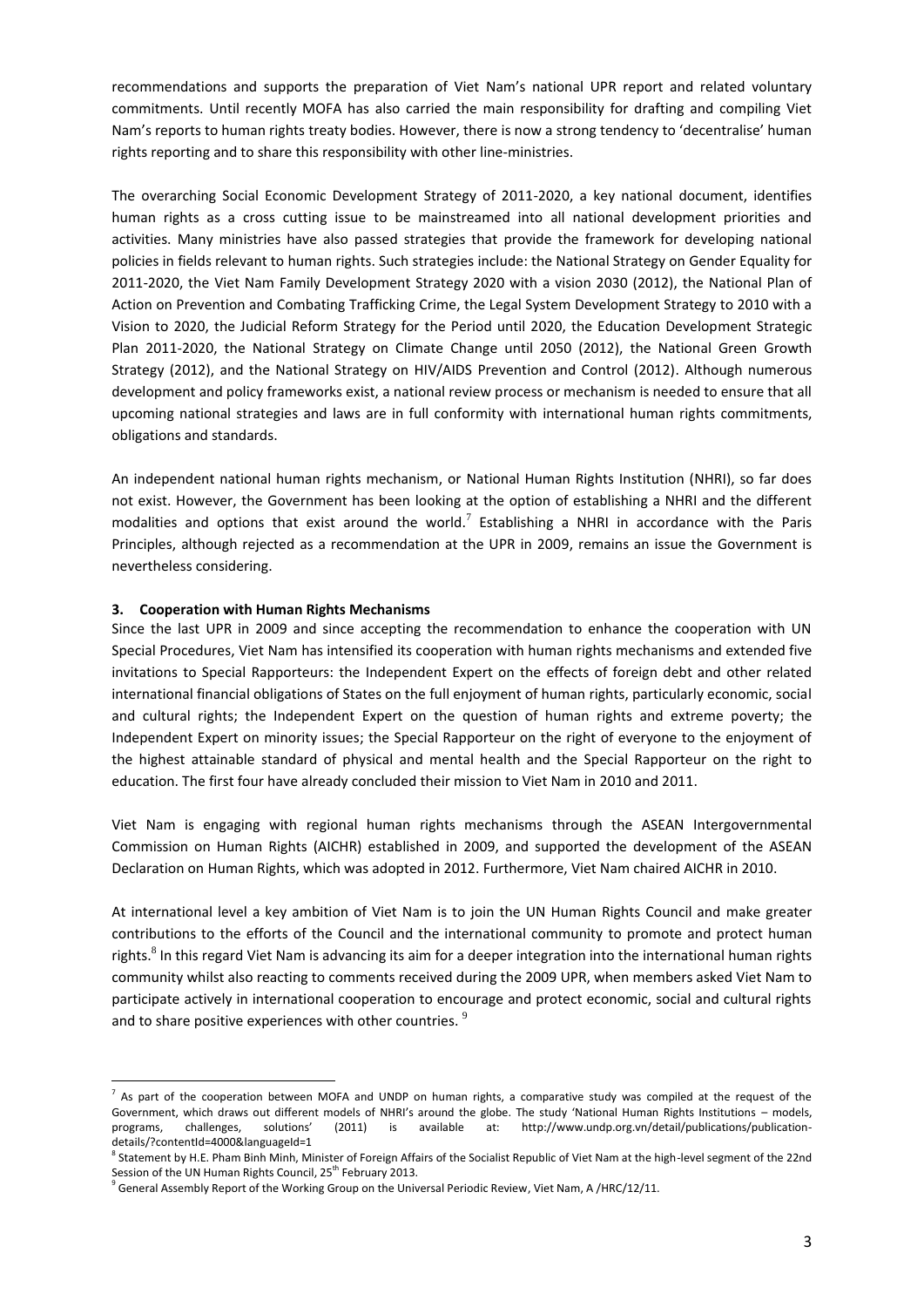#### **4. Implementation of international human rights obligations**

#### **Equality and non-discrimination**

At the 2009 UPR there was wide acknowledgment for Viet Nam's rapid growth and successful poverty reduction strategies. Between 1993 and 2008 poverty rates were reduced from 58.1 per cent to 14.5 per cent, a reduction of 75 per cent.<sup>10</sup> Many Vietnamese have been able to profit from new growth processes, which have led to improved living conditions, more income opportunities, better access to services such as safe drinking water and health care facilities.

Even though data suggests that perceived inequality in Viet Nam differs from available empirical data on inequality $11$  not all Vietnamese are able to profit equally from national development. Ethnic minority groups for instance have fewer employment opportunities open to them and their limited income excludes them from full participation in socio-economic life; the ethnic minority poverty rate stands at 66.3 per cent.<sup>12</sup> Income inequality among households for every ethnic group in the poorest communes of Viet Nam is increasing<sup>13</sup>. Public infrastructure in these geographically remote regions is in many instances underdeveloped and ethnic minorities have unequal access to public services such as education and healthcare. In 2010 ethnic minorities accounted for nearly half (47 per cent) of the total poor, even though they account for only 15 per cent of the population.<sup>14</sup> Similarly, child poverty rates are higher among ethnic minority groups. Although child poverty rates have declined, they remain high at 22.6 per cent in 2006, 20.7 per cent in 2008 and 21.1 per cent in 2010. 15

Viet Nam has shown its commitment to gender equality by developing a comprehensive legal framework. The Constitution explicitly recognizes the equal rights of women and the country is one of the pioneers in the region in formulating policies and passing relevant laws, such as the Law on Gender Equality (2006). In addition, other national laws and strategies reinforce gender equality with provisions on gender-based nondiscrimination such as the National Strategy on Gender Equality for 2011-2020; the Viet Nam Family Development Strategy 2020 with a vision 2030 approved by the Prime Minister in May 2012; the Law on HIV/AIDS Prevention and Control; the revised Labour Code; the Land Law and the Law on Marriage and Family. Although the legal frameworks are broadly in place to achieve equality and non-discrimination, there still exist a number of critical issues that require law and policy changes, as well as more intensified efforts in implementing the existing legal frameworks. For example, many women still work in the informal sector without adequate social protection or employment benefits<sup>16</sup> and the current differential in retirement age for women (age 55) and men (age 60), further impedes their professional advancement<sup>17</sup>. Political representation rates in fact have declined over the last four parliamentary terms, and currently the representation rate of women in the National Assembly, although above the global average,<sup>18</sup> stands at only 24.4 per cent,<sup>19</sup> while in the Central Committee of the Communist Party, only 9 per cent of positions are held by women.<sup>20</sup>

Inequalities also exist with regards to land rights. The number of female-only and joint holders of land-use titles is still low, even though the Land Law (2003) allows for the names of both husband and wife to be stated

.

<sup>&</sup>lt;sup>10</sup> World Bank, 'Well Begun, Not Yet done: Vietnam's remarkable Progress on Poverty Reduction and the Emerging challenges; 2012 Vietnam Poverty Assessment' (2012).

 $^{\rm 11}$ lbid  $12$  Ibid.

<sup>&</sup>lt;sup>13</sup> The Gini index for ethnic minorities increased from 40.3 in 2007 to 44.9 in 2012. UNDP, 'Impact of Programme 135 phase II through the lens of Baseline and Endline Surveys' (2012).

<sup>&</sup>lt;sup>14</sup> World Bank, 'Well Begun, Not Yet done: Vietnam's remarkable Progress on Poverty Reduction and the Emerging challenges; 2012 Vietnam Poverty Assessment' (2012).

 $^{15}$ lbid

<sup>&</sup>lt;sup>16</sup> Cling, Jean-Pierre, Mireille Razafindrakoto & Francois Roubaud (2010), 'The Informal Economy in Viet Nam. Study of the Labour Market', (ILO Viet Nam 2010).

 $^{17}$  UN Discussion Paper, 'CEDAW, Women's rights and retirement age in Viet Nam' (2012).

<sup>18</sup> Inter-Parliamentary Union, Women in National Parliaments, http://www.ipu.org/wmn-e/world.htm

<sup>19</sup> UNDP, 'Women's Representation in Leadership in Viet Nam' (2012).

 $20$  Ibid.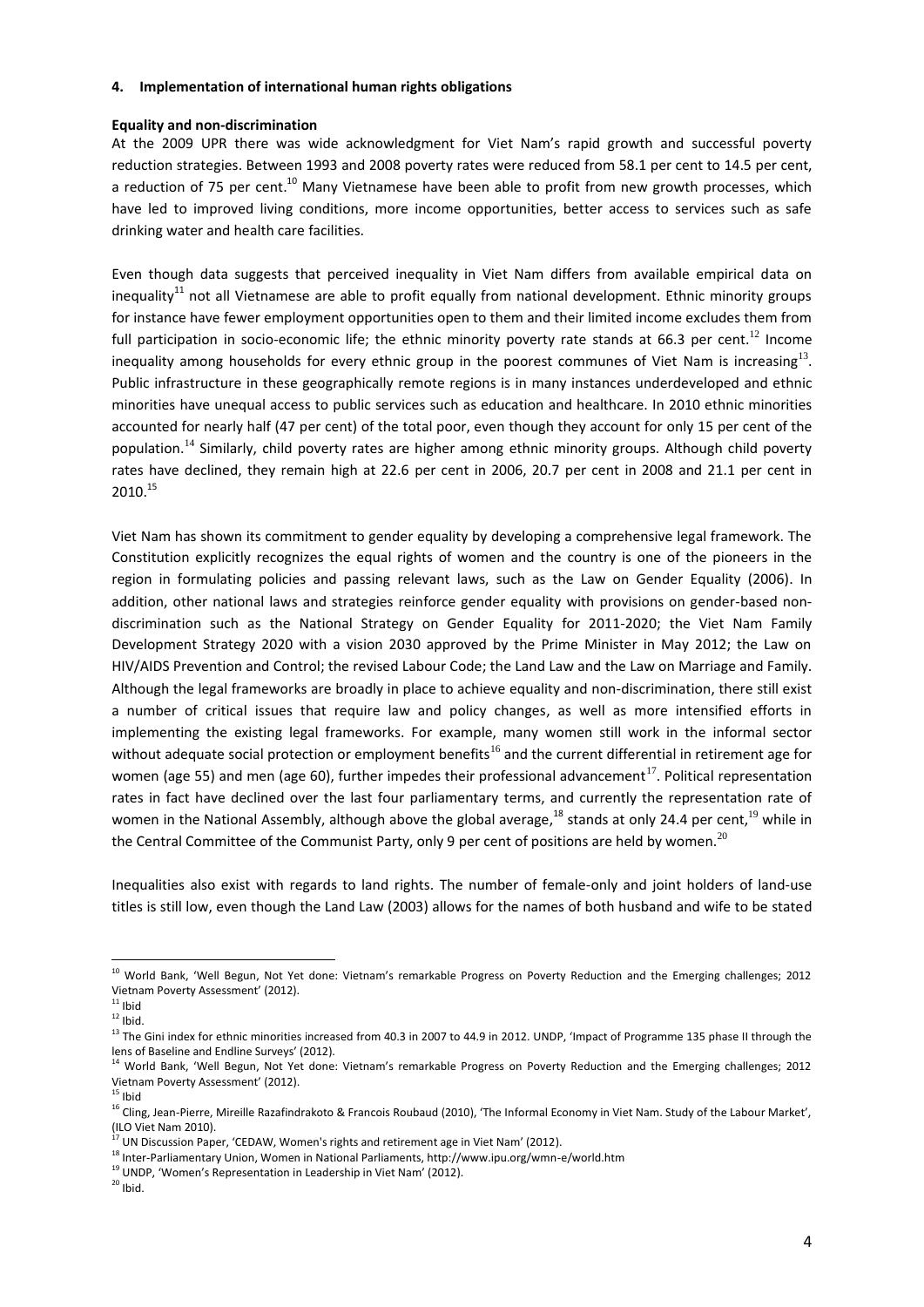in the land use certificates.<sup>21</sup> This curtails women's access to financial instruments such as credit, and limits their ability to be economically independent from their husbands. Despite legal guarantees of equality, in reality, customary norms and traditions often govern inheritance, succession, marital property relations, and familial property division disadvantage women hindering them from accessing their rights. Ensuring that women's rights to land are fully upheld will require a much stronger focus on enforcing existing legal instruments rather than focusing on legal revisions.<sup>2223</sup>

Another area of progress in advancing equality has been the recent statements by senior government officials and public debate on same-sex marriage and the rights of lesbians, gays, bisexuals and transgender (LGBT) people.<sup>24</sup> Efforts to strengthen LGBT rights within the revision of the Law on Family and Marriage is an opportunity for Viet Nam to emerge as a regional leader in the fight against homophobia.

### **Right to life, liberty and security of person**

As stipulated in international and regional legal instruments, the duty and priority to protect the right to life, liberty and security of persons lies with States. The Vietnamese Government has ratified the International Covenant on Civil and Political Rights. To protect in particular women and young girls it also signed the Convention on the Elimination of all forms of Discrimination Against Women while explicitly recognising the equal rights of women across public and private domains in the Constitution.

However, national data confirm that high rates of physical, sexual and emotional violence against women persist. Statistics show that 32 per cent of ever-married women reported having experienced physical violence in their life and 54 per cent of women report lifetime emotional abuse. Fifty-eight per cent of women report ever experiencing physical, sexual or emotional abuse.<sup>25</sup> While the current Law on Gender Equality and the Law on Domestic Violence Prevention provides a legal framework against domestic violence, the framework falls short of providing full protection against forms of violence such as emotional abuse. As such, there is a significant need for a comprehensive, systematic, and human-rights based national response to gender based violence in Viet Nam.

A theme covered at the first UPR was human trafficking, which Viet Nam agreed to address, pledging to cooperate with the international community and neighbouring countries in this regard. Vietnamese women, men and children are being trafficked for sexual and labour exploitation with women and children most at risk, especially from minority groups and border regions. The majority of Viet Nam's cross-border human trafficking occurs on the country's northern border with China (65 per cent), while 11 per cent are on the Cambodian and 6.5 per cent on the border of Lao PDR. $^{26}$  Although the actual number is likely to be higher, recent official figures show that in 2012, 460 Trafficking in Persons (TIP) cases with 769 perpetrators, and 844 reported victims were identified.<sup>27</sup> The Law on Prevention and Combating of Human Trafficking and the National Plan of Action on Prevention and Combating Trafficking provide a comprehensive list of prohibited acts, prevention, protection and assistance measures for victims of trafficking. Challenges however remain in collecting and compiling accurate statistics and data and raising awareness among victims of their rights and entitlements to remedy and assistance.<sup>28</sup><sup>29</sup>

.

<sup>&</sup>lt;sup>21</sup> Hoang Cam et al, 'The Exclusion of Women's Access to Land' (UNDP 2012). Also in United Nations system in Viet Nam, the World Bank, the Asian Development Bank, AusAID, Oxfam, 'Joint Policy Brief; Revising the 2003 Law on Land in Viet Nam: Creating Equitable Treatment for Land Use Right Holders'.

<sup>22</sup> Menon, Nidhiya and Yana Rodgers, 'Land Rights and Economic Security for Women in Viet Nam' (UNDP 2012).

<sup>&</sup>lt;sup>23</sup> United Nations system in Viet Nam, the World Bank, the Asian Development Bank, AusAID, Oxfam, 'Joint Policy Brief; Revising the 2003 Law on Land in Viet Nam: Creating Equitable Treatment for Land Use Right Holders'.

<sup>24</sup> http://tuoitre.vn/Chinh-tri-Xa-hoi/503408/khong-nen-dinh-kien-voi-nguoi-dong-tinh.html; http://tuoitre.vn/chinh-tri-xa-hoi/543174/boy-te-ung-ho-ket-hon-dong-tinh.html

<sup>&</sup>lt;sup>25</sup> General Statistics Office of Viet Nam, 'National Study on Domestic Violence Against Women' (2010).

<sup>&</sup>lt;sup>26</sup> Ministry of Public Security, 'Report of the Standing Office on Drugs and Crime', as presented at the international workshop on anti human trafficking Ha Noi, 21 December 2012.

<sup>&</sup>lt;sup>27</sup> Criminal Police Department, Ministry of Public Security, 'Annual Report' (2012).

<sup>28</sup> UNODC Regional Centre for East Asia and the Pacific, 'Needs Assessment for Establishing a National Referral Mechanism in Viet Nam'.

<sup>&</sup>lt;sup>29</sup> AUSAID Australia-Asia Program to Combat Trafficking in Persons (2012).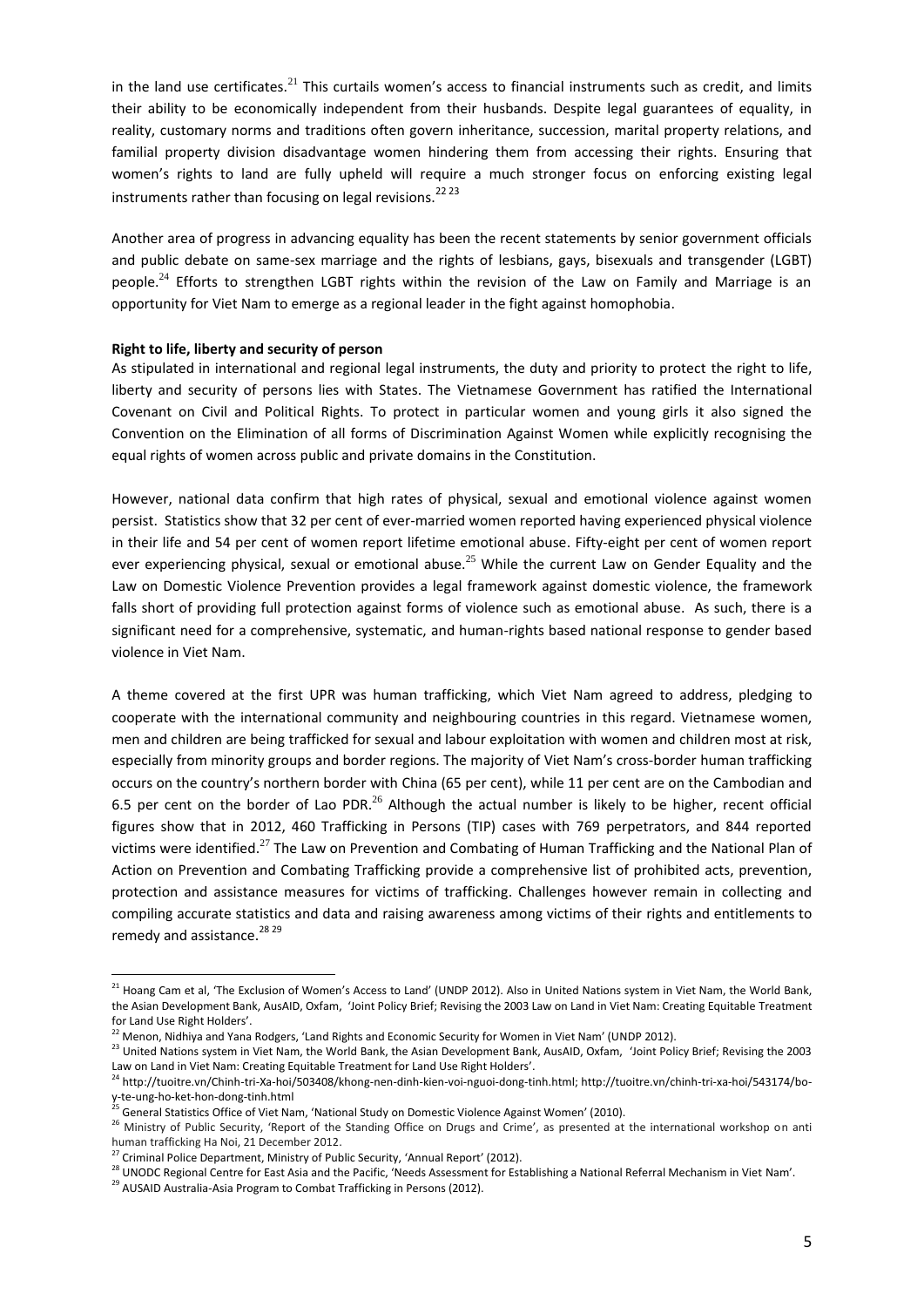The detention of individuals in 'medical treatment establishments and rehabilitation centres' for administrative violations has presented a major challenge in upholding rights guaranteed by the International Covenant on Civil and Political Rights and the Convention on the Rights of the Child. This issue was identified in the 2009 UPR process, but the recommendation to repeal ordinance 44 on regulating administrative justice, which authorises administrative detention, house arrest or detention in special protection centre and psychiatric facilities for two-year renewable periods without trial, was rejected. Nevertheless, since then there has been notable progress. A new Law on Handling Administrative Violations passed in June 2012 includes a number of important reforms, such as the abolition of administrative detention for sex workers, and the introduction of judicial due process for administrative detention of dependent drug users and reform schools for juveniles in conflict with the law. According to MOLISA, all 862 women who were detained in the 05 centres before the Law on the Handling of Administrative Violations was passed have since been released. The People's Supreme Court and the Ministry of Justice are working with other government institutions to develop court procedures for people accused of illegal drug dependency and juveniles in conflict with the law.

Challenges remain. All individuals detained for illegal drug dependency require evidence-based, long-term treatment for their addiction and access to healthcare, especially for HIV, hepatitis and other health issues related to drug use. Persons undergoing rehabilitation can work only in the context of a free employment relationship that necessarily requires the formal consent of the person concerned and guarantees and safeguards wage, occupational health and social security and thus reflects a free labour relationship. The UN Country Team has recommended a full review of the conditions under which people perform labour during compulsory detention or rehabilitation. <sup>30</sup>

Furthermore, with relation to persons under the age of 18, international law stipulates that deprivation of liberty shall only be used as a matter of last resort and for the shortest appropriate period of time, based on the principle of best interests of the child. Though the new Law on Handling Administrative Violations introduces some procedural safeguards to juveniles in conflict with the law, detailed measures that are considered appropriate to promote physical and psychological recovery and social reintegration, and to implement child-friendly sensitive procedures have to be addressed in the process of developing sub-laws and guidance documents to implement the new Law.

#### **Administration of justice, including impunity of law, and the rule of law**

1

Viet Nam continues its efforts to move towards a law-governed state and has underlined this effort at its first UPR where Viet Nam pledged to continue its judicial reforms and the promotion and protection of human rights. The vision and objectives of the Communist Party of Viet Nam and the State to reforming the judiciary are reflected in the Judicial Reform Strategy to 2020  $31$  and the Socio-Economic Development Strategy 2011-2020. A National Steering Committee on Judicial Reform headed by the President has been set up and meets regularly to watch over the implementation of the reform agenda. In accordance with the principle of building a rule of law state, the Party at its XI Congress in 2011 called for institutional reform toward ensuring the unified power of the State, along with the distributions, collaboration and control between state bodies in the exercise of legislative, executive and judicial powers.

The overall progress of judicial reform though has been slow and lags behind the legislative changes and the process of simplifying public administrative procedures. Many tasks related to creating enabling conditions for the promotion and protection of human rights, as set forth in the judicial reform strategy, such as the introduction of an adversarial system in court adjudication, and the strengthening of independent judicial adjudication have not yet been sufficiently translated into concrete actions.<sup>32</sup> The Vietnamese judicial system

<sup>&</sup>lt;sup>30</sup> United Nations in Viet Nam, 'Position on administrative detention for sex workers and people who use drugs' (2011). Available at: http://www.unaids.org.vn/images/stories/newsroom/2011/un\_position\_paper\_on\_administrative\_detention\_15\_august\_2011.pdf

<sup>&</sup>lt;sup>31</sup> See Resolution 49/NQ-TW dated 24 May 2005 of the Politburo of Communist Party on Judicial Reform Strategy to 2020; Action Plan to Implementation of the Resolution 49 on Judicial Reform Strategy – period 2006-2010.

 $32$  The Vietnamese Constitution only provides that judges will decide cases independently, but not that they will be structurally independent as required by international standards.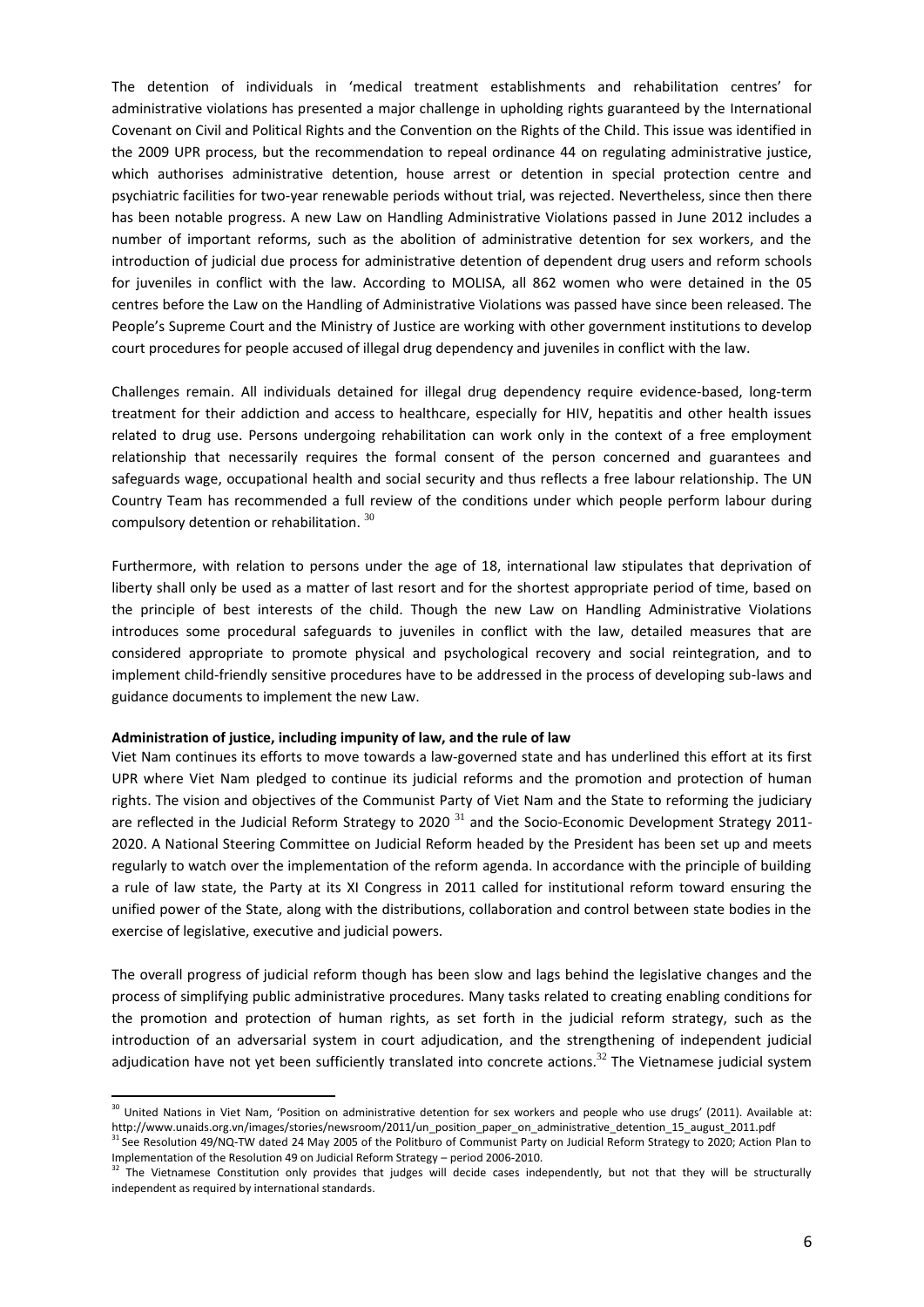is still marked by a lack of independence of judges even though the Vietnamese Constitution requires judges and jurors to decide cases independently and only by following the law. In reality Vietnamese judges frequently seek the opinion of court's leaders, in between 40-60 per cent of cases, on how to decide civil cases depending on the type of jurisdiction.<sup>33</sup> This impairs the right to a fair and public hearing of everyone by a competent, independent and impartial tribunal established by law.<sup>34</sup>

Whilst land law and regulations are regularly updated and amended reflecting the pressures associated with a market-driven economy, land grievances dominate complaints sent to central government. As shown by the Supreme People's Court's official statistics about 70 per cent of all complaints relate to land compensation and reallocation<sup>35 36</sup> and are mostly resolved by extraiudicial measures. Land taking in Viet Nam is based on administrative decisions and land users are often not consulted in the decision making process. According to the 2012 Viet Nam Governance and Public Administration Performance Index (PAPI), 92 per cent of land users in 2012—compared to 73 per cent in 2010— for instance had not been aware of local land-use plans.<sup>37</sup> Injustices result when compensation for recovered land does not adequately cover the income, wealth and security foregone by land users, in particular farmers. To address the injustice, beyond revising the Land Law and creating equitable treatment for land use right holders with special consideration to farmers and marginalised groups,<sup>38</sup> Viet Nam needs to develop a responsive and independent judicial and governance system that allows the poor and vulnerable groups to claim their rights.

Though court statistics on cases handled in recent years has shown increasing efficiency, there is less confidence of the public in the court and justice system in terms of access to justice.<sup>39</sup> Low levels of access to justice in Viet Nam affect especially poor and marginalised groups and curtail their access to effective judicial remedies; the right to counsel in criminal cases is poorly enforced in practice. Only around 9 to 11 per cent of accused, according to the statistics of the Supreme Court, have been represented by counsel either paid by the accused or appointed by justice agencies.<sup>40</sup> Even among those accused who are entitled to free legal assistance, only about 20 to 30 per cent have access to appointed counsel.<sup>41</sup> The Government has established a legal aid system in order to provide free legal services for the poor, women, juveniles, ethnic minorities and people with HIV. But effectiveness and outreach of the state legal aid system to the right-holders has not improved significantly since the last UPR. Government statistics show that the amount of state-funded legal aid services remains at a low level<sup>42</sup> while the role of non-state and civil society actors in this field has been limited, partly due to the regulatory limitations on the bodies which can offer such legal aid.

Efforts taken to reform the criminal sanctioning system can be observed in the legislative process. The Law on Criminal Procedures is being reviewed with the aim to increase legal safeguards of those accused and convicted, and to ensuring an impartial and fair trial. It remains to be seen how far these principles as well as other fundamental rights on criminal justice are upheld in the revisions of the Law on Criminal Procedures to be submitted to the National Assembly in 2014. It is recommended that Viet Nam sets out the fundamental criminal justice rights in more detail in the Constitution, including that certain rights according to international

 $40$  UNDP, 'Appointed Counsel in Vietnamese Criminal Law and Practice' (2011)

 $33$  Court Governance in Viet Nam, 2013, a UNDP commissioned study, in which 2567 judges participated, accounting for approximately 47 per cent of Vietnamese judges at that time.

 $34$  See Article 10, the Universal Declaration of Human Rights; Article 14(1), the International Covenant on Civil and Political Rights.

<sup>&</sup>lt;sup>35</sup> See Report of General Inspectorate to National Assembly on handling administrative complaints and denunciation, National Assembly XIII, Session 4, October 2012.

<sup>&</sup>lt;sup>6</sup> Supreme People's Court's statistics[: http://www.toaan.gov.vn/portal/page/portal/tandtc/5901712.](http://www.toaan.gov.vn/portal/page/portal/tandtc/5901712)

<sup>&</sup>lt;sup>37</sup> CECODES, VFF-CRT & UNDP, 'The Viet Nam Provincial Governance and Public Administration Performance Index (PAPI) 2012: Measuring Citizens' Experiences (2013).

<sup>&</sup>lt;sup>38</sup> See Hoang Cam et al, "Exclusion of Women in Access to Land in Contemporary Viet Nam", (UNDP 2012).

<sup>&</sup>lt;sup>39</sup> UNDP, 'Access to Justice in Vietnam - A survey from a people's perspective (2004); UNDP, 'Updated Report on Access to Justice in Vietnam' (2010). See also the Supreme Court's statistics of caseload at http://toaan.gov.vn/portal/page/portal/tandtc/5901712.

 $41$  Article 57(2) of the Criminal Procedure Code requires that an accused who is subject to live sentencing or the death penalty, or a minor or person with physical/mental defects, is entitled to free legal assistance. The defendant's lawyer in this case is called 'appointed counsel'.

 $42$  In 2009, 12 7652 persons received free legal aid, in 2010, the number stood at 11 4651 (Ministry of Justice http://moj.gov.vn/Pages/solieuthongke.aspx. )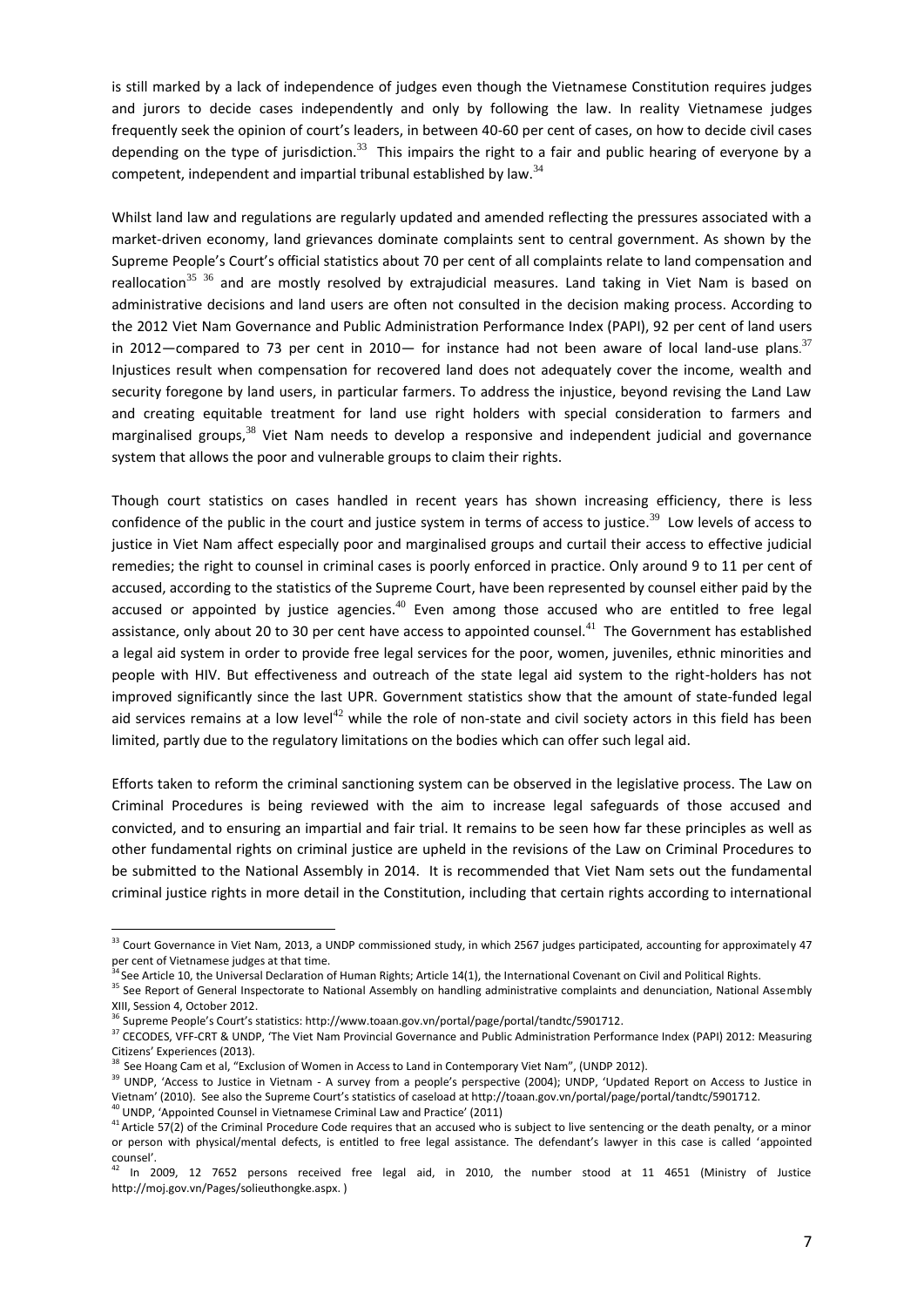law cannot be limited under any circumstances, such as the right to life, the prohibition of torture, or cruel, inhuman or degrading punishment.

Corruption in the public sector undermines human rights, curtails access to essential services while undermining the rule of law and eroding trust in public institutions. Viet Nam ratified the United Nations Convention against Corruption (UNCAC) in 2009. During 2011 and 2012 the Government actively participated in the review mechanism process of UNCAC and self-assessed its implementation of the Convention. As part of the review process several gaps and areas of no compliance were identified, including issues of "illicit enrichment" (article 20); "bribery in the private sector" (article 21); "liability of legal persons" (article 26) and "joint investigations" (article 49). Other areas of partial compliance were also identified that include the revision of the Criminal Code and the Constitution.<sup>43</sup>

The Viet Nam Governance and Public Administration Performance Index (PAPI) 2012 provides evidence that bribe requests for public services impact a significant portion of citizens and that the amounts paid are substantial when compared to the costs of other activities related to accessing those services.<sup>44</sup> But even this estimation does not capture the true cost of corruption to society, because it does not take into consideration the impact of corruption on those who refuse or cannot afford to pay bribes. It is these indirect effects of activities that should be tackled, as they are evidence of an unfair playing field that will have far reaching consequences for the country's economic growth and political development.<sup>4</sup>

#### **Freedom of expression, association and peaceful assembly and right to participate in public and political life**

In 2007, Viet Nam's Ordinance on Grassroots Democracy put in place the legal framework to expand citizen's participation in local government. The Ordinance established new mechanisms to enable citizens to exercise their rights to be informed of government activities that affect them, to discuss and contribute to the formulation of certain policies, to participate in local development activities and to supervise government performance. In addition, a number of related legal instruments have also been promulgated over recent years including the new Law on Complaints (2011), Law on Denunciation (2011), and the revised Law on Anticorruption (2012).

To further enhance citizens involvement in public deliberation and law making the Law on Promulgation of Legal Normative Documents that was issued in 2008 requires draft laws, ordinances and decrees to be consulted with the public and those directly affected.<sup>46</sup> The recent process of amending the Land Law and the 1992 Constitution have been good examples of how public concerns have been integrated into the law making process.

Many regulatory frameworks nevertheless tend to restrict the space for activism by filtering out areas for which individuals and organisations are allowed to provide 'critical' comments. Setting up a social organisation outside the state's orbit of mass organisations and 'special' organisations is subject to a complicated regulatory authorisation procedure<sup>47</sup> and the classification system determined in different decrees on associations leads to a lack of transparency and an unequal playing field for social organisations.<sup>48</sup>

To be able to meaningfully take part in participatory processes requires access to information as well as freedom of expression. During Viet Nam's first UPR, the State accepted a number of recommendations relating to the freedom of expression, including one to "fully guarantee the right to receive, seek and impart

<sup>&</sup>lt;sup>43</sup> See also Acuña-Alfaro, Jairo, 'Anti-Corruption during 2013: More of the Same, Vietnam Law and Legal Forum'. January-February Issue. pp. 4-8. Ha Noi. (2011)

<sup>&</sup>lt;sup>4</sup> CECODES, VFF-CRT & UNDP, 'The Viet Nam Provincial Governance and Public Administration Performance Index (PAPI) 2012: Measuring Citizens' Experiences (2013).

 $45$  Ibid.

 $46$  See Article 4, 35 and 63 Law on Promulgation of Legal Normative Documents.

 $47$  The Prime Minister's Decision 97/2009/QD-TTG lists areas in which scientific and technological organisations can be established, excluding legal and human rights fields. The Decision also provides that no critical comments can be presented to the public.

<sup>&</sup>lt;sup>48</sup> Decree 45/2010/QD-Ttg provides that social organisations/associations in Viet Nam need to be classified into 3 types: mass organisations, organisations of a special nature and others.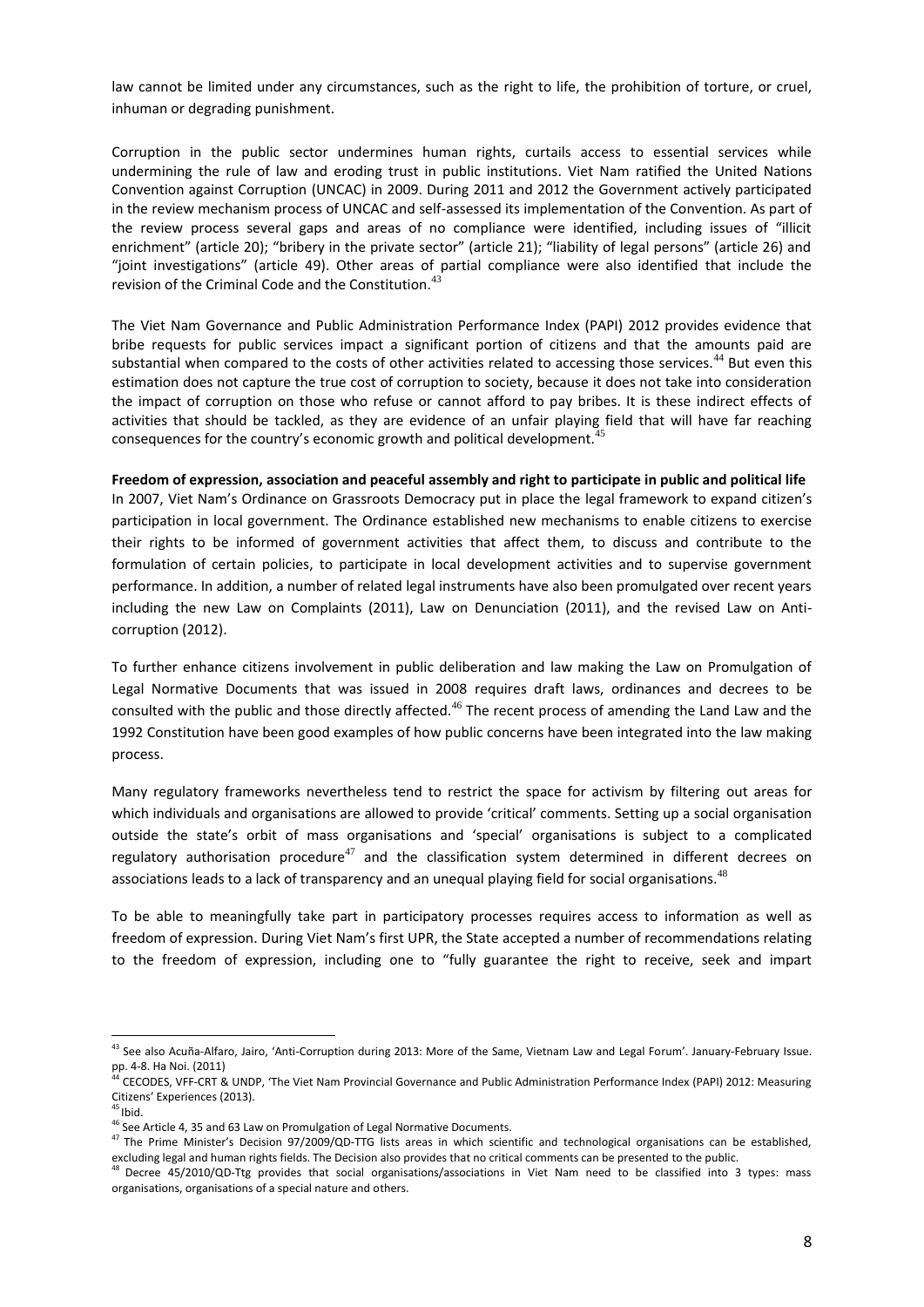information and ideas in compliance with article 19 of the International Covenant on Civil and Political Rights".<sup>49</sup> So far this recommendation has not been fully implemented.

Since 2009 the Government has taken efforts to expand the telecommunication and communication networks in Viet Nam, which gradually broaden the landscape of communication. The Internet has become a major space for social networking and expression. However, the recent draft decree – aimed to replace Decree 97 on management, supply and use of Internet services and electronic information – if adopted would tighten regulatory and technical controls on Internet access and content.

Apart from restricting Internet access, access to information generally remains a key constraining factor in Viet Nam curtailing the constitutional right 'to be informed'.<sup>50</sup> In 2009 the Ministry of Justice led the drafting of the Law on Access to Information in coordination with other government agencies and submitted the draft to the National Assembly. However, the draft was withdrawn from the legislative program of the National Assembly XII and is now listed in the preparatory category of the National Assembly XIII, which does not specify a concrete timeline for review and endorsement.

Listed in the preparatory category of the National Assembly XIII and therefore without a concrete timeline for review and endorsement is also the Law on Association and the Law on Demonstration.<sup>51</sup> The right of assembly, association and demonstration are recognised in Article 69 of the 1992 Constitution 'in accordance with the law'. <sup>52</sup> This means that a full enjoyment of those freedoms is pending proper regulation by law and that there is neither clarity on the extent of those freedoms nor a mechanism to protect them in practice. This leads to a situation in which peaceful gatherings and public protests are either not formally permitted or sometimes dispersed at the discretion of executive agencies on the grounds of public security, but without any legal framework or any mechanism to seek legal redress.

#### **Right to work and to just and favourable conditions of work**

In guaranteeing the right to work and to just and favourable conditions of work, Viet Nam aims to apply international labour standards and norms and in this regard has ratified five out of eight fundamental ILO Conventions, namely nos. 29, 100, 111, 138 and 182. $^{53}$   $^{54}$  The recent reform of the labour law – both the Labour Code and the Trade Union Law (entering into force in 2013) - provides for stronger protection for workers' rights, in particular fundamental rights such as non-discrimination and equality, prohibition of forced labour and child labour, as well as the right to organise and collective bargaining. It also provides for a better enabling legal environment for labour market actors, in particular workers and employers and their organisations, to negotiate and determine their own terms and conditions of employment.

However, the revised Labour Code applies only to formal employment relationships on the basis of employment contracts, which effectively excludes employers and workers without contractual arrangements. Nationally, only 37.4 per cent of workers are in wage employment and are able to fully profit from nationally established protection mechanisms. Over two thirds of working age Vietnamese (62.6 percent) are employed in vulnerable jobs (e.g. employment as unpaid contributing family workers or own-account workers) while unpaid family workers account for 17.5 per cent of total employment.<sup>55</sup> Thus a large number of workers remain excluded from the coverage of the Labour Code.

Furthermore, Viet Nam, as stipulated under the Covenant on Social, Economic and Cultural Rights, recognises the right to work, including the right of everyone to the opportunity to gain his living by work, which he freely

 $^{49}$  General Assembly Report of the Working Group on the Universal Periodic Review, Viet Nam, A /HRC/12/11.

<sup>&</sup>lt;sup>50</sup> See Article 69 of the 1992 Constitution.

<sup>51</sup> Legislative Programme of National Assembly XIII, period 2012-2016 issued under Resolution No. 20/2011/QH13/2011/QH13 dated 26 Nov 2011.

<sup>&</sup>lt;sup>52</sup> See Article 69 of the 1992 Constitution.

<sup>53</sup> ILO Source: http://www.ilo.org/dyn/normlex/en/f?p=1000:11200:0::NO:11200:P11200\_COUNTRY\_ID:103004

<sup>54</sup> See annex 1.

<sup>55</sup> General Statistics Office of Viet Nam, 'Labour Force Survey', (2012).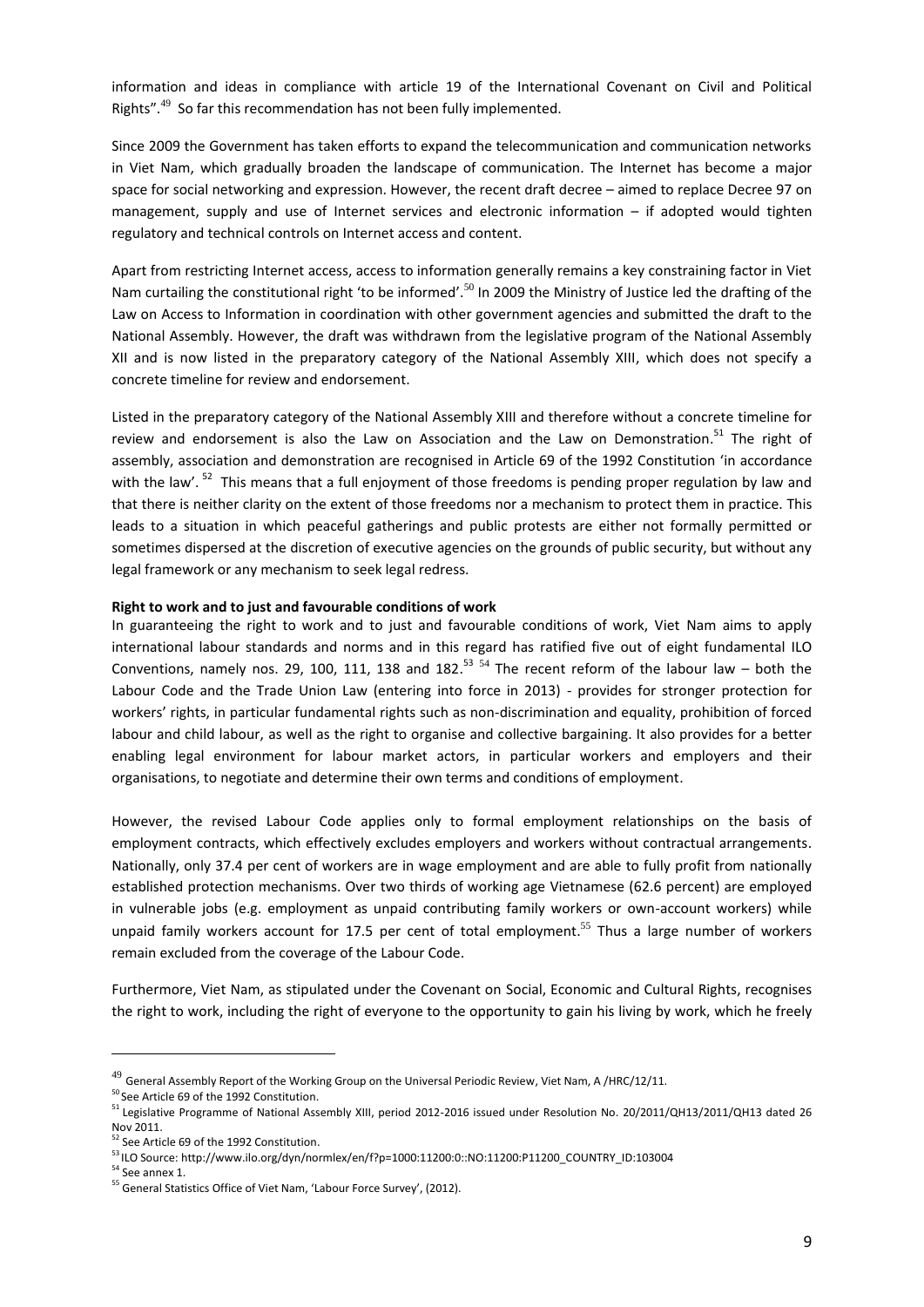chooses or accepts. Members of disadvantaged and vulnerable groups such as young workers, women, ethnic minorities, disabled workers, people living with HIV/AIDS and unskilled migrant worker nevertheless continue to encounter special difficulties in accessing the labour market and in finding decent work. High rates of unskilled labour in ethnic minority areas (86.7 per cent in northern mountainous regions, 90 per cent in the Central Highlands<sup>56</sup>) are a barrier to accessing the labour market. Young people also struggle to enter the job market. Unemployment rates among young people in Viet Nam are more than three times higher than the adult rate. Nearly half of all unemployed in the country in 2012 were between the ages of 15 and 24.<sup>57</sup>

A further challenge is the lack of understanding of the seriousness of sexual harassment and the limited legal restrictions against sexual harassment in the workplace Viet Nam's Labour Code adopted by the National Assembly on 18th June 2012 now has four articles relating to sexual harassment*,* which is a significant step forward to help address the issue itself, however the Labour Code continues to fall short of effectively prohibiting sexual harassment and protecting victims, as it neither provides a clear definition of sexual harassment nor obligates employers to take preventive measures or to establish complaint procedures in the workplace.<sup>58</sup>

### **Right to social security and to an adequate standard of living**

The right to social security is enshrined in the Universal Declaration of Human Rights to offer protection to the most vulnerable members of society and guarantee a minimum of goods and services required for a dignified life.

To protect especially the most vulnerable groups the social assistance system in Viet Nam in the last years has expanded. Viet Nam has developed a traditional social insurance system whose coverage of civil servants and employees of State-Owned Enterprises and foreign companies is high. Work injury, sickness, maternity, old age pensions, survivors' benefits and unemployment insurance compose the myriad of schemes protecting those workers. Since 2009, efforts have been made to shape the directions to reform current social protection and poverty reduction policies. Resolution 80 on Direction for Sustainable Poverty Reduction from 2011-2020 and the Party's resolution 15 on Social Policies 2012-2020 have confirmed the Government's recognition of the need for better efforts to coordinate and institutionalise multidimensional approaches to measuring and addressing poverty and vulnerability in Viet Nam as it reached middle-income status.

Even though the expansion of the social protection coverage has been significant in the past 15 years, most workers remain unprotected against risks, from old age to maternity or work injury. The social insurance system covers around 10.5 million workers, around 20 per cent of the workforce<sup>59</sup>. However, informal workers remain unprotected from shocks and migrants are facing a particular vulnerability because they often work in undervalued occupations and in an environment of social isolation. These low levels of access to social security make clear that the rights of large parts of the population in this regard remain unrealised.

Hence, although there have been positive developments the social insurance system shows important weaknesses: low adequacy of pensions, financial concerns, and high evasion. Some fundamental issues remain unaddressed. First, and most importantly, the current system does not guarantee a minimum living standard for all Vietnamese, it only provides income support to some groups –poor orphans, people over 80 years old, poor people over 65 years without family support, etc.- under Decree 13 on social protection support to vulnerable groups. Second, there are many policies under different National Target Programs and Decrees providing social assistance without coordination and clear direction. Third, the delivery system is rather weak, disintegrated and lacks a client-focus. Fourth, and final, Viet Nam's social protection expenditure is low: less than 4 per cent of GDP according to the Ministry of Finance (17 per cent on labour market policies, 1.45 per

<sup>1</sup>  $56$  Ibid.

<sup>57</sup> Ibid.

<sup>&</sup>lt;sup>58</sup> ILO 2012, 'Sexual Harassment at the Workplace in Vietnam' (2012).

<sup>&</sup>lt;sup>59</sup> Ministry of Labour, Invalids and Social Affairs, 'Report on the implementation of social insurance in Viet Nam' (2012).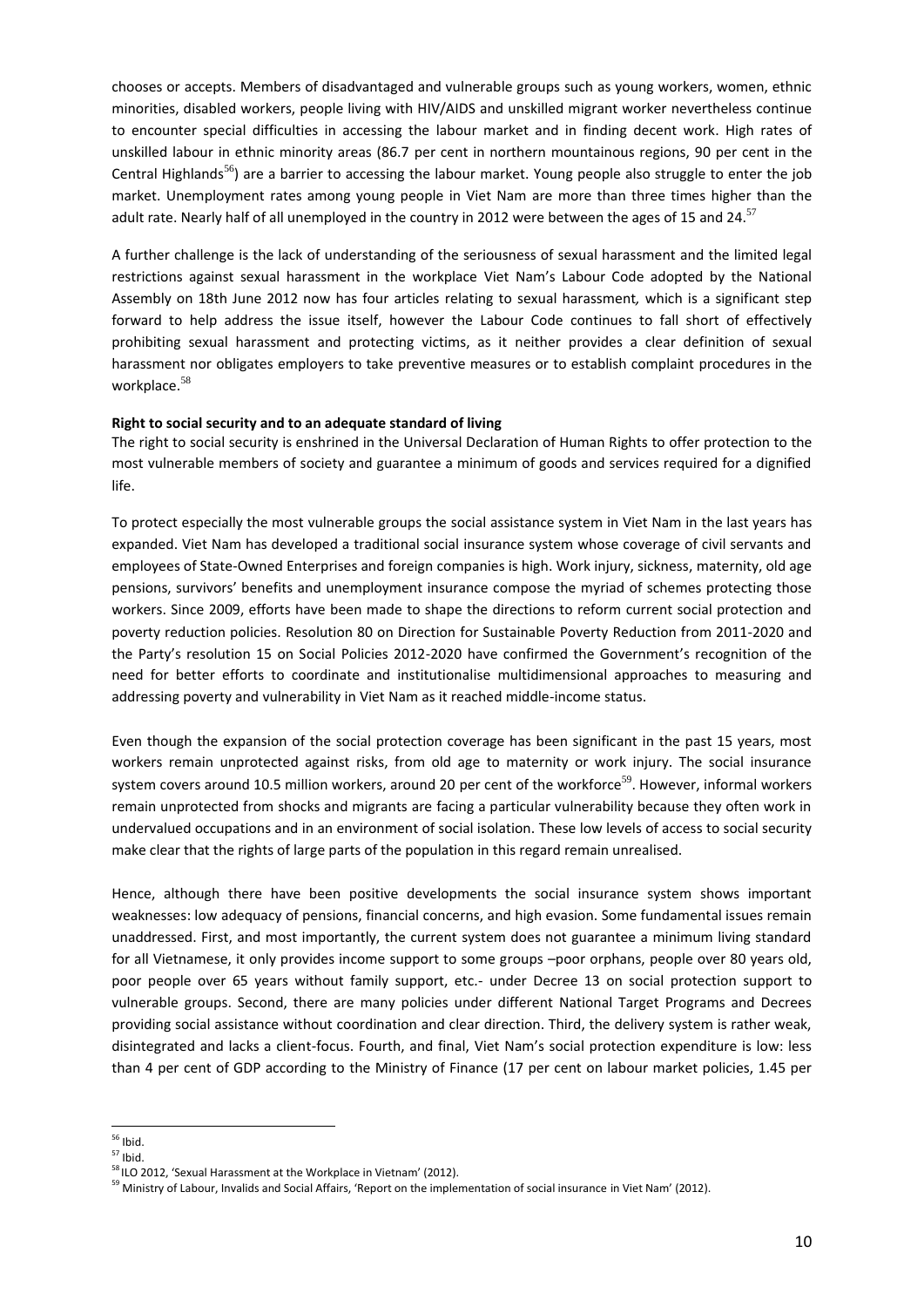cent on health, 0.71 per cent on social insurance and 1.07 per cent on social assistance)<sup>60</sup>. Finally, while the number of older persons has increased significantly, insufficient investments have been made in an appropriate elderly care system.

The recent Party Resolution 15/NQ/TW on some issues of social protection in the period 2012 - 2020 establishes guidance on social policies for the period 2012-2020. In order to maximise the potential for reform the Government will need to deliver and translate these general guidelines into specific schemes and significant changes in policies, laws and delivery systems. The fiscal commitment has not been solved yet and the Government should develop a medium term fiscal plan to make the Resolution a reality. To overcome these challenges, renewed political commitment to accelerating the required reforms and their implementation is needed. A modern social protection system would make the country more resilient in face of economic and climate-related shocks while also contributing to the promotion and protection of human rights.

### **Right to health**

Viet Nam has been doing well in progressing towards most of the health related Millennium Development Goals and is likely to achieve them by 2015. $^{61}$  The country has made large strides in reducing under-five mortality rates, achieved sharp declines in maternal mortality rates, reduced the number of newly diagnosed AFB+ Tuberculosis cases and rapidly reduced Malaria prevalence.<sup>62</sup> This overall national progress however is marked by disparities. The national health care system is unevenly developed across the country and especially underdeveloped in some remote and mountainous areas, areas that are predominately populated by minority groups. Reports in 2010 showed that the maternal mortality rate was twice the average in the 225 difficult to reach districts and 5 times the national average in the 62 poorest districts. There is a five times difference between the provinces with the highest (Dien Bien) and the lowest (HCMC) infant mortality rate and under 5 mortality rates for the poorest 20 per cent of the households (28/1,000) was more than twice of the remainder of the population  $(12/1,000).$ <sup>63</sup>

In the last five years, the Government has made efforts to expand health insurance coverage as the means for improving access to health care and financial protection, especially for the vulnerable. The health insurance law was issued in 2008 and, by 2009, all the poor, ethnic minorities, under 6 children and people aged 80+ were covered with health insurance via full government subsidy for the premium. In addition, the near poor are given partial subsidy of up to 70 per cent of health insurance premium. These efforts have pushed public spending on health to 2.7 per cent of GDP or 40 per cent of total health expenditure and as a result, the coverage has increased substantially from 44 per cent in 2008 to 68 per cent in 2013.<sup>64</sup> However, the percentage of near-poor population joining health insurance is still limited, and out of pocket spending on health is high (more than 50 per cent of total health spending). This poses a real barrier for people with low incomes and places them into very vulnerable financial circumstances. <sup>65</sup>

Viet Nam has a concentrated HIV epidemic, and key populations bear a far greater risk of HIV infection, including people who inject drugs (PWID), men who have sex with men (MSM) and sex workers.<sup>66</sup> In the past years, the Government has achieved marked scale-up of evidence-based HIV prevention, care and treatment interventions focusing on key populations, including needle-syringe program, methadone maintenance therapy and antiretroviral therapy, and the epidemic is being stabilised in most parts of the country.<sup>67</sup>

 $^{60}$  Ministry of Finance, 'Overview on policies and programmes to support poor people in Viet Nam' (2011).

 $<sup>61</sup>$  Brian van Arkadie et al 'Joint Country Analysis of Viet Nam' (United Nations Viet Nam, 2010).</sup>

 $62$  Ibid.

<sup>&</sup>lt;sup>63</sup> General Statistics Office of Viet Nam, 'Viet Nam. Multiple Indicator Cluster Survey (MICS) 2010-2011' (2011).

<sup>&</sup>lt;sup>64</sup> Ministry of Health, 'National Health Account' (2011).

 $65$  Ibid.

<sup>&</sup>lt;sup>66</sup> National Committee for AIDS, Drugs and Prostitution Prevention and Control 'Nam AIDS response progress report' (2012).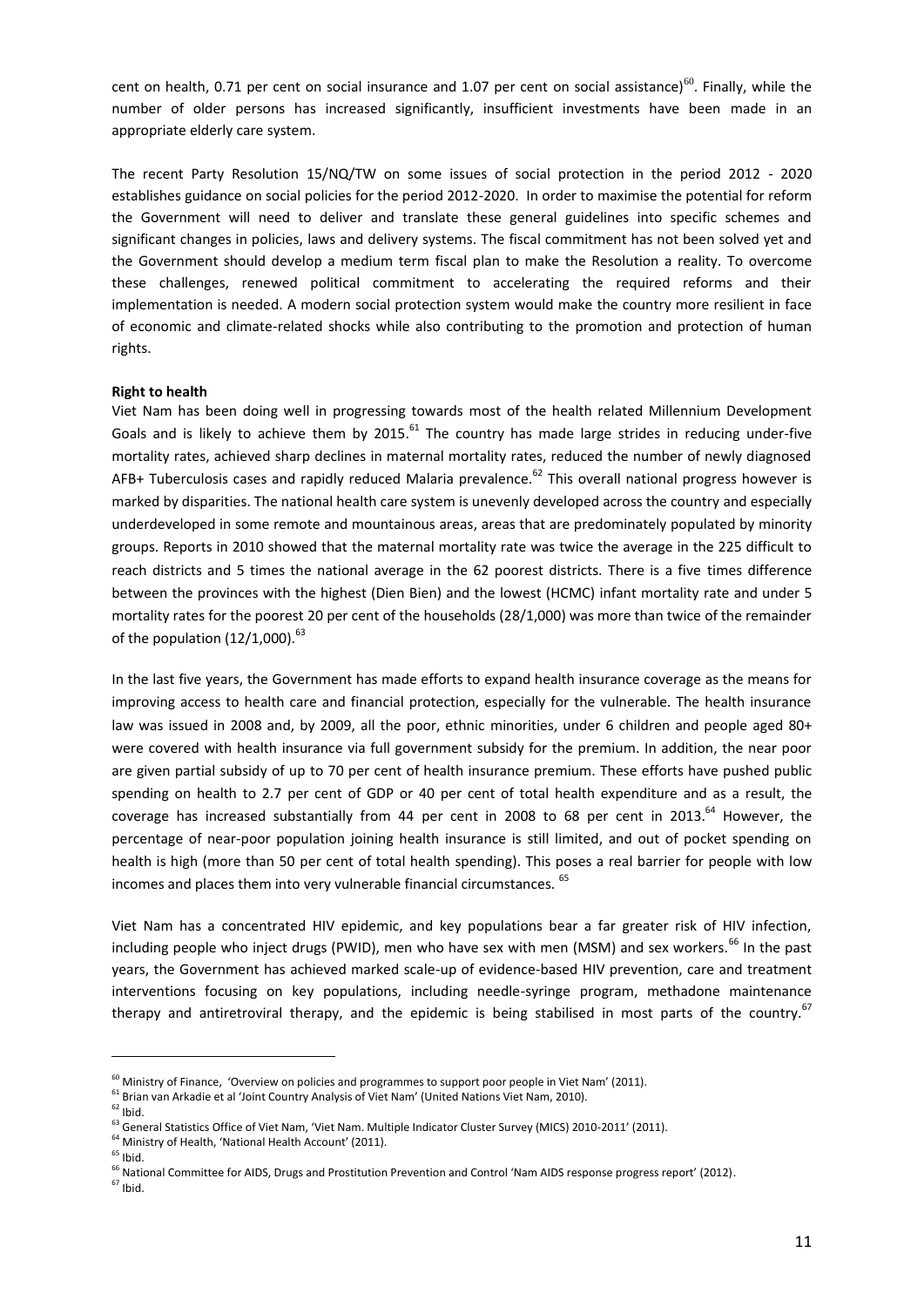However, access to key HIV services are not equitable across the country,<sup>68</sup> and many people are accessing HIV diagnosis and treatment too late, $69$  leading to the limited therapeutic and preventive benefits of the treatment. Stigma, discrimination and punitive laws against key populations are likely causes of late access to HIV services,  $^{70}$  and further efforts are required to address them. Moreover, HIV is transmitted from males with risk behaviour to their female sexual partners, indicating the urgent need to strengthen the prevention of partner transmission.<sup>71</sup>72

The difference in access and quality of health services represents an obstacle in attaining the highest standard of health for all of Viet Nam's citizens and as outlined in the 2009 UPR will require more intensified national efforts.

#### **Right to education**

.

While Viet Nam has made significant progress in education, the country enjoys a literacy rate of 97 per cent, inequities in education remain. Especially in mountainous areas and for ethnic minorities education is not easily accessible and available, a condition Viet Nam is looking to change as is reflected in the Government's acceptance of the UPR recommendation 'continue to take measures to provide education (…) especially in mountainous areas and for ethnic minorities and with their involvement'.<sup>73</sup>

In 2012, the Prime Minister approved the Education Development Strategic Plan 2011-2020 which has a special focus on strengthening education systems in disadvantaged areas including among ethnic minorities and more generally aims for: education for all children aged 5 by 2015, 99 per cent attendance of children in primary and 95 per cent of children in secondary school and 70 per cent of children with disabilities to be enrolled in school.

The swift implementation of the strategy will be a key requisite in ensuring that everyone is able to access education and that their right to education can be fully realised. Currently in Viet Nam access to education and its quality is still largely determined by, ethnicity, ability to mount out-of-pocket payments - both formal and informal – level of disability and geography. This is reflected in recent figures which show that for ethnic minorities, secondary school net enrolment rate is only 66 per cent, while it is 84 per cent for the Kinh and Hoa.<sup>74</sup> Furthermore, the need to use Vietnamese as the official language in schools, as stated in the Law on Education, further exacerbates the exclusion of ethnic minority children who have limited or no understanding of the Vietnamese language when they start schooling. This results in ethnic minorities' education attainment being much lower than that of the Kinh majority. Apart from lower education levels, the limited reflection of different ethnic minority groups' language, culture and traditions reflect a limited rights based approach to education. Mother tongue-based bilingual education (MTBBE) has been proven as a successful means to increase the academic performance of minority children and has been recognised by the Ministry of Education and Training as one of the five solutions to assist ethnic minority children to improve their Vietnamese language<sup>75</sup>. To protect and promote the rights of all Vietnamese children to access education, the Vietnamese Government should look at options to replicate and expand mother tongue-based bilingual education.

<sup>&</sup>lt;sup>68</sup> Viet Nam Authority of HIV/AIDS Control 2012, Ministry of Health, 'HIV/STI Integrated biological and behavioral sureillance (IBBS) in Viet Nam' (2009).

<sup>&</sup>lt;sup>69</sup> National Committee for AIDS, Drugs and Prostitution Prevention and Control, 'Viet Nam AIDS response progress report' (2012).  $70$  Ibid.

<sup>&</sup>lt;sup>71</sup> Travis L, Tran TD, Tran HM, 'Triangulation Exercise on Intimate Partner Transmission of HIV in Viet Nam.' (UNAIDS, UN Women 2012).

 $^{72}$  Partners in Health Research, 'Baseline surveys in female sexual partners of male IDUs in Dien Bien and Ho Chi Minh City' (2012).

<sup>&</sup>lt;sup>73</sup> General Assembly Report of the Working Group on the Universal Periodic Review, Viet Nam, A /HRC/12/11.

 $^{74}$  General Statistics Office of Viet Nam, 'Viet Nam. Multiple Indicator Cluster Survey (MICS) 2010-2011' (2011).

<sup>&</sup>lt;sup>75</sup> Ministry of Education guidance N# 8114/BGDĐT-GDTH, dated 15th Sept 2009, signed by Vice Minister Hien on improving quality teaching Vietnamese for ethnic children. MTBBE is recognised as one solution to address the language challenge for ethnic minorities.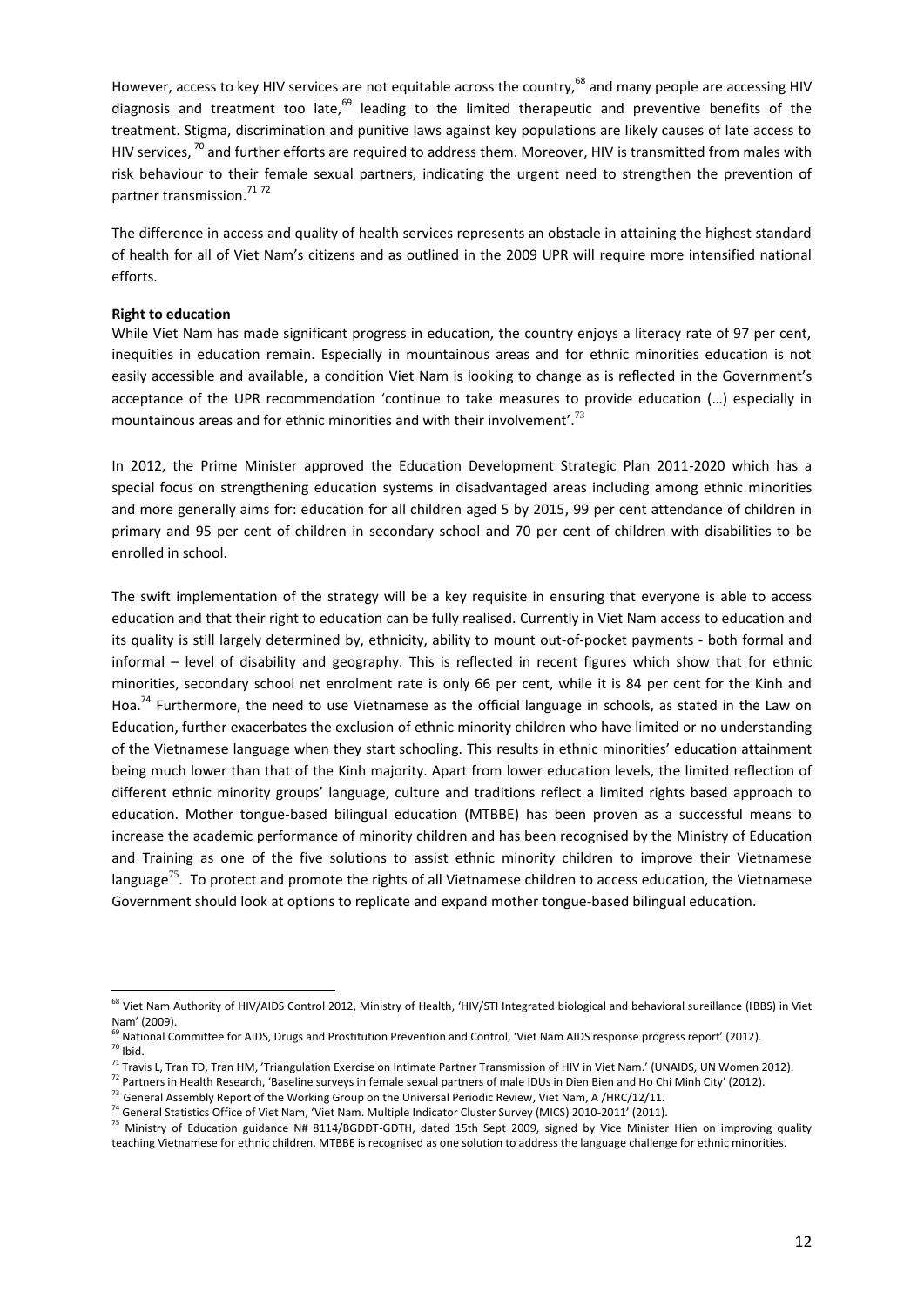### **Persons with disabilities**

Official statistics state that in Viet Nam 6 million people live with disabilities or about 6,6 per cent, out of which over 1.3 million are children. However, an analysis from the governmental Viet Nam Household Living Standards Survey (VHLSS) based on the International Classification of Functioning, Disability and Health (ICF) leads to an estimate of as many as 15.3 per cent of Viet Nam's population living with disability. Disease and congenital abnormalities accounted for the majority (greater than 60 per cent) of disabilities. War and accidents are also important causes.

Disability is placed high on the national agenda. In its first Universal Periodic Review Viet Nam accepted recommendations to adopt a Law on Persons with Disabilities and to consider ratification of the UN Convention on the Rights of Persons with Disabilities (CRPD), the latter was also a voluntary commitment that Viet Nam made at the UPR in 2009 and further reinforced when it presented its candidacy to the Human Rights Council.

The Law on Persons with Disabilities was passed in 2010, the Prime Minister approved the national targeting program on healthcare in the period of 2012-2015, which includes a program on rehabilitation of persons with disabilities and national guidelines were developed that for instance support early identification and interventions for children with disabilities. Viet Nam is also actively considering ratification of the ILO Convention concerning Vocational Rehabilitation and Employment of Disabled Persons (No. 159) and has signed the CRPD in2007, but has yet to ratify it. The UN strongly encourages the ratification of the CRPD in the near future by Viet Nam to ensure the full realisation of human rights and fundamental freedoms for people with disabilities, without discrimination of any kind.